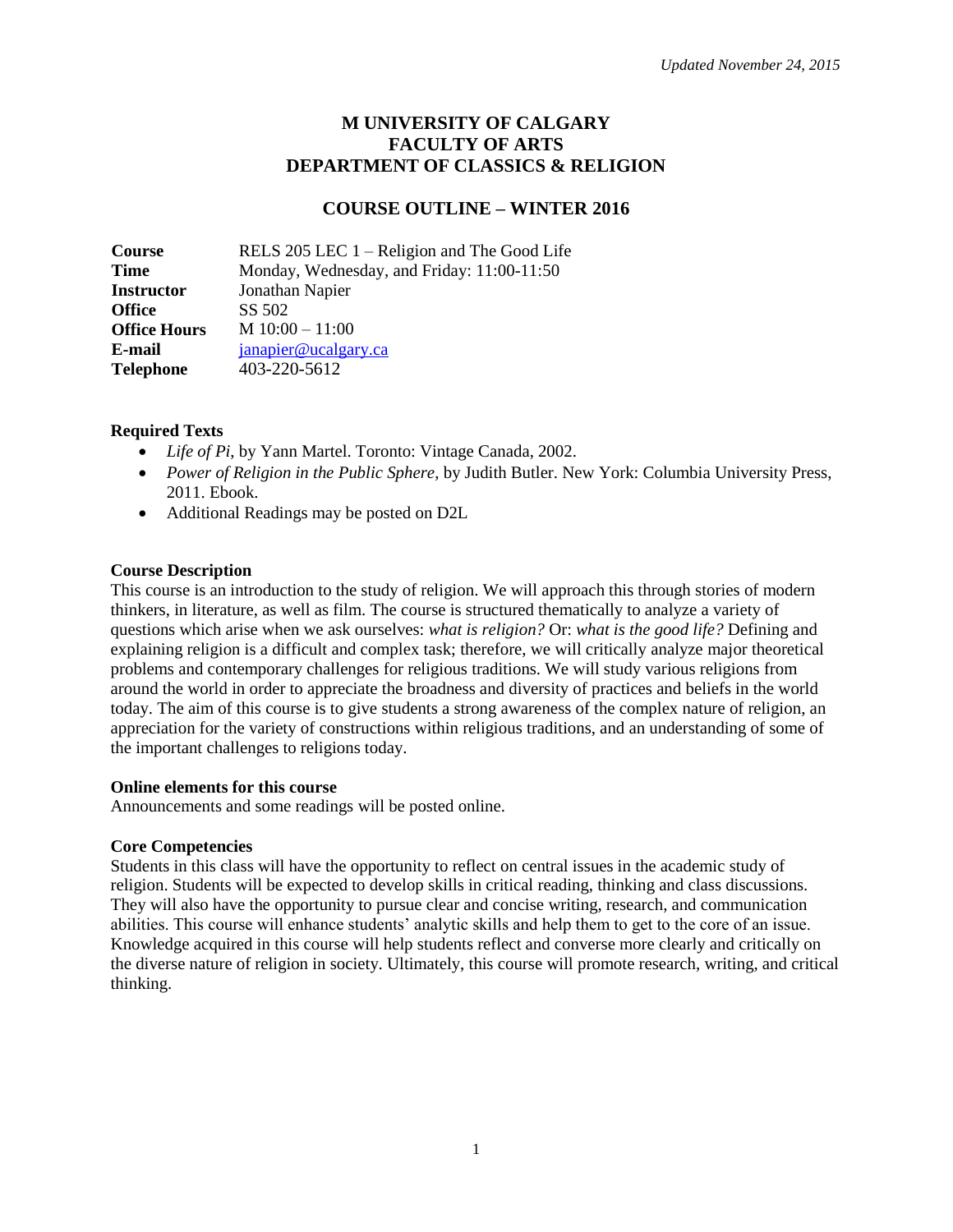| <b>Assessment:</b> | Percentage: | Date:               | <b>Required to Pass Course:</b> |
|--------------------|-------------|---------------------|---------------------------------|
| Written Assignment | 15%         | Friday, January 29  | N <sub>0</sub>                  |
| Test 1             | 25%         | Friday, February 12 | N <sub>0</sub>                  |
| Test 2             | 25%         | Wednesday, March 24 | N <sub>0</sub>                  |
| Take Home Exam     | 25%         | Friday, April 15    | N <sub>0</sub>                  |
| Participation      | 10%         | Ongoing             | N <sub>0</sub>                  |

### **Course Requirements**

### **Participation**

Students will be expected to come to class having completed the assigned reading for that day, prepared to discuss the material.

Students are also expected to engage the course material on a regular basis.

#### **Written Assignment**

For this assignment students will consider the question: "What is the Good Life?" This assignment should be approximately 1000 words in length. Grading will be based on content and form. Further details will be provided in class. The students are expected to hand in a hard copy in class. Late papers will lose 10% a day.

## **Test 1&2**

Both tests will be designed to discern the student's knowledge of course materials, lectures and discussions. They will be composed of short and long answer questions, each concerning course lectures and readings. Answers will be graded on content and form.

## **Take Home Exam**

For this assignment students will consider how religion is depicted as a force for good or not. This assignment should be approximately 1250-1500 words in length. The question students will respond to will be given out in class on Monday April 11. Grading will be based on content and form. Further details will be provided in class. The students are expected to hand in a Word version on D2L. Late papers will lose 10% a day.

#### **Grading**

A numerical mark will be given for each course requirement. A letter grade will be assigned on the following number and letter grade scheme, standardized within the Department of Classics & Religion:

| A+ | $100 - 96$ | $95 - 90$ | A- | $89 - 85$ |
|----|------------|-----------|----|-----------|
|    | $84 - 80$  | $79 - 75$ | B- | 74 - 70   |
|    | $69 - 65$  | $64 - 60$ |    | $59 - 55$ |
| )+ | 54 - 53    | 52-50     |    | Under 50  |

N.B. All written assignments will be graded with regard to both form and content.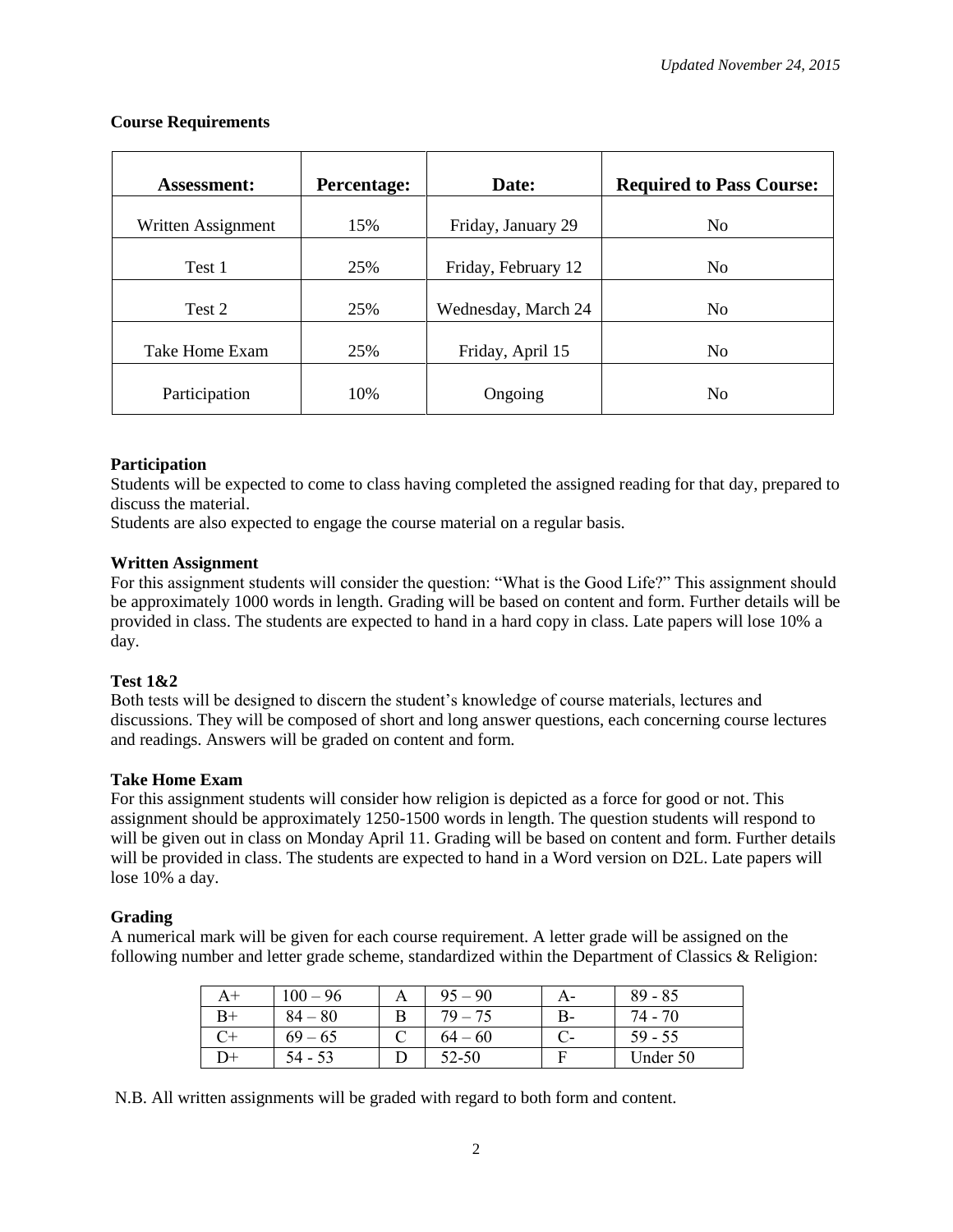### **Policy with regard to missed assignments/assessments**

Exam and assignment dates are firm. Missed examinations or assignments must be accompanied by proper documentation (a medical certificate, police report, bereavement notice, confirmation of religious observance, or court summons) and prior arrangement with the instructor. In case of a missed assignment or exam due to an unforeseeable emergency, students must notify the professor within 24 hours or as quickly as possible. Late Assignments will lose 10% a day. Otherwise, missed exams and assignments will be awarded an 'F'.

### **Expectations for student conduct in this course**

Students are expected to arrive to class on time for each class. Students are expected to be prepared to fully participate in discussions on course material in a respectful manner. Finally, students should familiarize themselves with the university's Academic Honesty policy and complete all assignments as presented in the Course Outline.

### **Internet and Electronic Communication Device Policy**

Laptops are permitted only for the purpose of taking notes and for assignments. No electronics devices are allowed to be used in class for emailing, facebook, videos, texting, games, etc. Students that distract other students or the instructor with unauthorized use of electronic devices will be asked to leave the classroom.

### **Syllabus**

A complete syllabus will be made available the first week of class.

### **References and Bibliography**

The Department of Classics & Religion uses the most recent edition of the Chicago Manual of Style and requires references and bibliographies to adhere to the Chicago citation system. You can find a quick guide here: [http://www.chicagomanualofstyle.org/tools\\_citationguide.html](http://www.chicagomanualofstyle.org/tools_citationguide.html). Alternatively please consult with the library staff for help and advice using the Chicago citation style.

## **Academic Honesty**

Plagiarism is not tolerated at the University of Calgary and has serious consequences. Your essays/presentations must be your own work and inadequate referencing may be seen as plagiarism. Please see the relevant sections on Academic Misconduct in the current University Calendar (section K, which can be found here: [http://www.ucalgary.ca/pubs/calendar/current/k.html.](http://www.ucalgary.ca/pubs/calendar/current/k.html)) If you have questions about correct referencing, please consult your instructor, librarian staff or the Chicago manual of style.

## **Writing Support**

The Student Success Centre offers both online and workshop writing support for U of C students. <http://www.ucalgary.ca/ssc/writing-support>

## **Student Accommodations**

Students seeking an accommodation based on disability or medical concerns should contact Student Accessibility Services; SAS will process the request and issue letters of accommodation to instructors. For additional information on support services and accommodations for students with disabilities, visit [www.ucalgary.ca/access/.](http://www.ucalgary.ca/access/)

Students who require an accommodation in relation to their coursework based on a protected ground other than disability should communicate this need in writing to their Instructor. The full policy on Student Accommodations is available at

[http://www.ucalgary.ca/policies/files/policies/student-accommodation-policy\\_0.pdf.](http://www.ucalgary.ca/policies/files/policies/student-accommodation-policy_0.pdf)